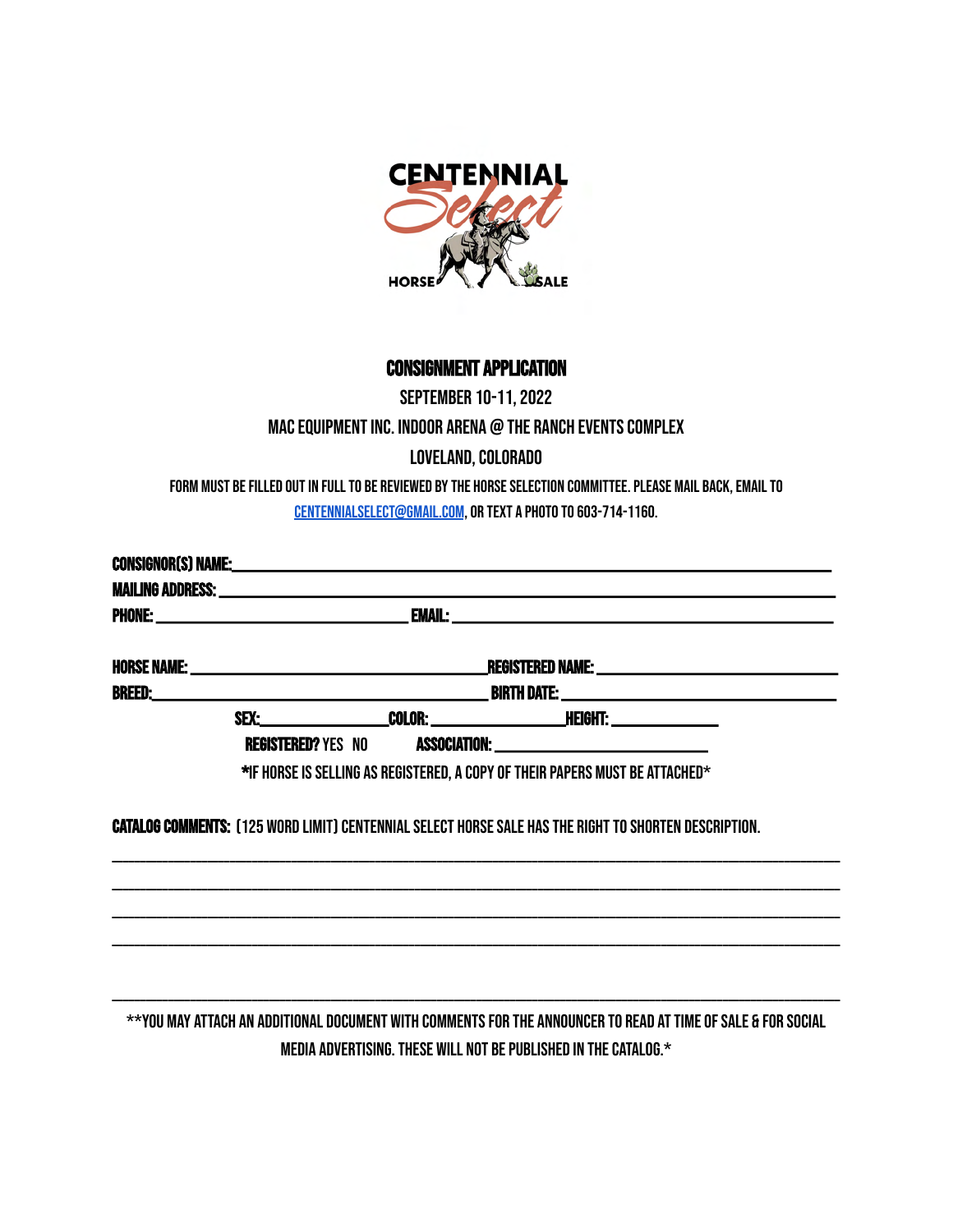Video: Brief Video required prior to acceptance to the sale. Videos can be updated during the marketing process. Please share via text (603) 714 1160, Google Drive ([centennialselect@gmail.com\)](mailto:centennialselect@gmail.com), Vimeo, FACEBOOK or Youtube Link.

Photos: (Required) Two full body photos of the horse standing square. One of left side, & one of right side. No blurry or pixelated photos. Must be jpeg or png file. Additional photos accepted and encouraged for advertising purposes.

PLEASE SHARE VIA TEXT (603)- 714 -1160, EMAIL OR GOOGLE DRIVE CENTENNIALSELECT@GMAIL.COM

#### Fees:

### Please Sign Below:

- $\Box$  if my horse is selected for the sale. I will turn in a \$150 consignment fee. The HORSE is not considered CONSIGNED UNTIL THE CATALOG FEE IS PAID. \_\_\_\_\_\_\_\_\_\_\_\_\_\_\_\_\_\_\_\_\_\_\_\_\_\_\_\_\_\_\_\_\_\_\_\_\_\_\_\_\_\_\_\_\_\_\_\_\_\_\_\_\_\_\_\_\_\_\_\_\_\_\_\_\_\_\_\_\_\_
- $\Box$  commission is 8% on the final bid & will be deducted from the seller's check.
- $\Box$  If I elect to "No sale" or "pass" my horse, I will pay a \$300 fee before taking my horse home. No sales will BE MADE CLEAR PRIOR TO THE HORSE LEAVING THE SALE RING. \_\_\_\_\_\_\_\_\_\_\_\_\_\_\_\_\_\_\_\_\_\_\_\_

#### Required Documents on Sale Day:

- $\Box$  Negative Coggins Test (within one year)
- $\Box$  Current Health Certificate
- $\Box$  all brand state horses must have a brand inspection in consignor's name
- $\Box$  Non-brand State horses must check with sale management for other necessary paperwork.
- $\Box$  Horses who sell "registered with Papers" must have the Papers and a transfer application filled out in the consignors name.

#### Additional information:

- $\Box$  all horses will be brand inspected upon arrival at the ranch events complex.
- $\Box$  Pre-purchase vet examinations are permitted at the interested buyers' expense.
- $\Box$  xrays & vet inspections are strongly encouraged prior to arriving at the sale.
- $\Box$  stalling is included in the consignment fee. Tack stalls available.
- $\Box$  Grass hay will be available for purchasing at the ranch.
- $\Box$  horses are guaranteed sound until 10AM on tuesday september 13th. If a horse does not remain sound, CHECKS WILL NOT BE SENT AND THE HORSE WILL BE BRAND INSPECTED BACK INTO THE SELLER'S NAME.
- $\Box$  seller checks will be available at 9am on Monday, September 19th, 2022 at Centennial Livestock Auction. If the seller does not opt to pick up, the checks will be mailed that morning.